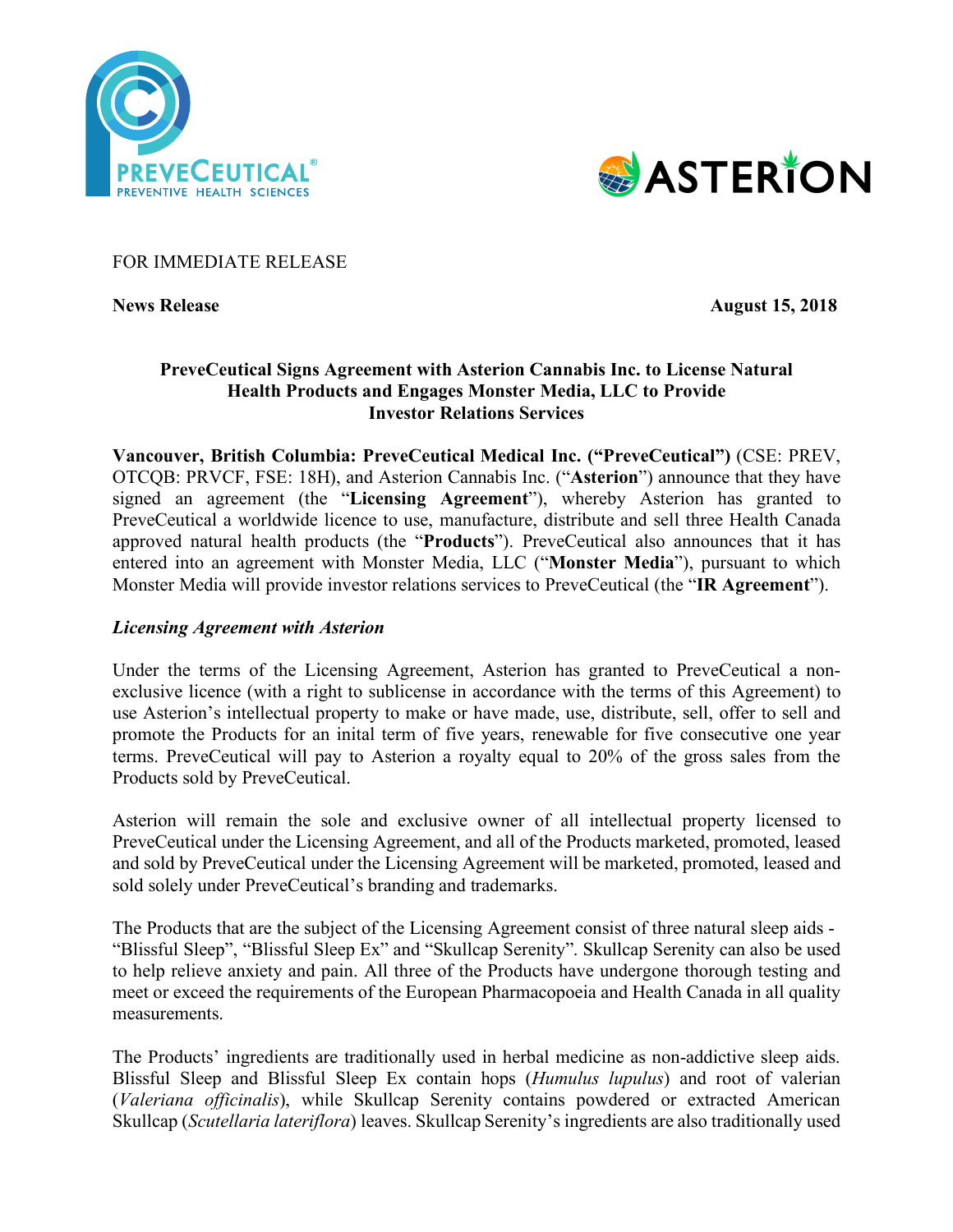to calm nervousness and alleviate pain associated with menstrual cramps. For consumers using cannabis to relieve anxiety and aid sleep, the Products can be used as complementary therapies.

As Preveceutical entered into the Licensing Agreement with current and former directors and executive officers of PreveCeutical (the "**Related Parties**"), the Licensing Agreement constitutes a related party transaction pursuant to Multilateral Instrument 61-101 - *Protection of Minority Security Holders in Special Transactions* ("**MI 61-101**"). PreveCeutical relied on Sections 5.5(a) and 5.7(1)(a) of MI 61-101 for an exemption from the formal valuation and minority shareholder approval requirements, respectively, of MI 61-101, as, at the time the Licensing Agreement was entered into by PreveCeutical, neither the fair market value of the subject matter of, nor the fair market value of the consideration for the Licensing Agreement exceeded 25% of PreveCeutical's market capitalization.

# *IR Agreement with Monster Media*

Under the terms of the IR Agreement, Monster Media will provide investor relations and marketing services to PreveCeutical for a period of three months, to be renewed for subsequent three-month terms at the election of PreveCeutical. As part of the services provided under the IR Agreement, Monster Media will host and display advertorial content supplied by PreveCeutical. For these services, PreveCeutical has paid Monster Media a one-time marketing fee of USD \$50,000 and will pay Monster Media a monthly hosting fee of USD \$2,000.

Monster Media is a media company that provides digital interactive out-of-home advertising solutions in the United States and internationally. It delivers interactive media across various platforms including airports, malls, events, sports and entertainment venues, college campuses, hotels, bus shelters, newsstands, storefronts, mass transit areas, kiosks, and mobile displays.

### *About PreveCeutical*

PreveCeutical is a health sciences company that develops innovative options for preventive and curative therapies utilizing organic and nature identical products.

PreveCeutical aims to be a leader in preventive health sciences and currently has five research and development programs, including: dual gene therapy for curative and prevention therapies for type 2 diabetes and obesity; a Sol-gel drug delivery program; Nature Identical™ peptides for treatment of various ailments; non-addictive analgesic peptides as a replacement to the highly addictive analgesics such as morphine, fentanyl and oxycodone; and a therapeutic product for treating athletes who suffer from concussions (mild traumatic brain injury).

PreveCeutical sells CELLB9®, an Immune System Booster. CELLB9® is an oral solution containing polarized and potentiated essential minerals extracted from a novel peptide obtained from Caribbean Blue Scorpion venom. This product is available on PreveCeutical's website.

For more information about PreveCeutical, please visit www.PreveCeutical.com, follow us on Twitter: http://twitter.com/PreveCeuticals and Facebook: www.facebook.com/PreveCeutical.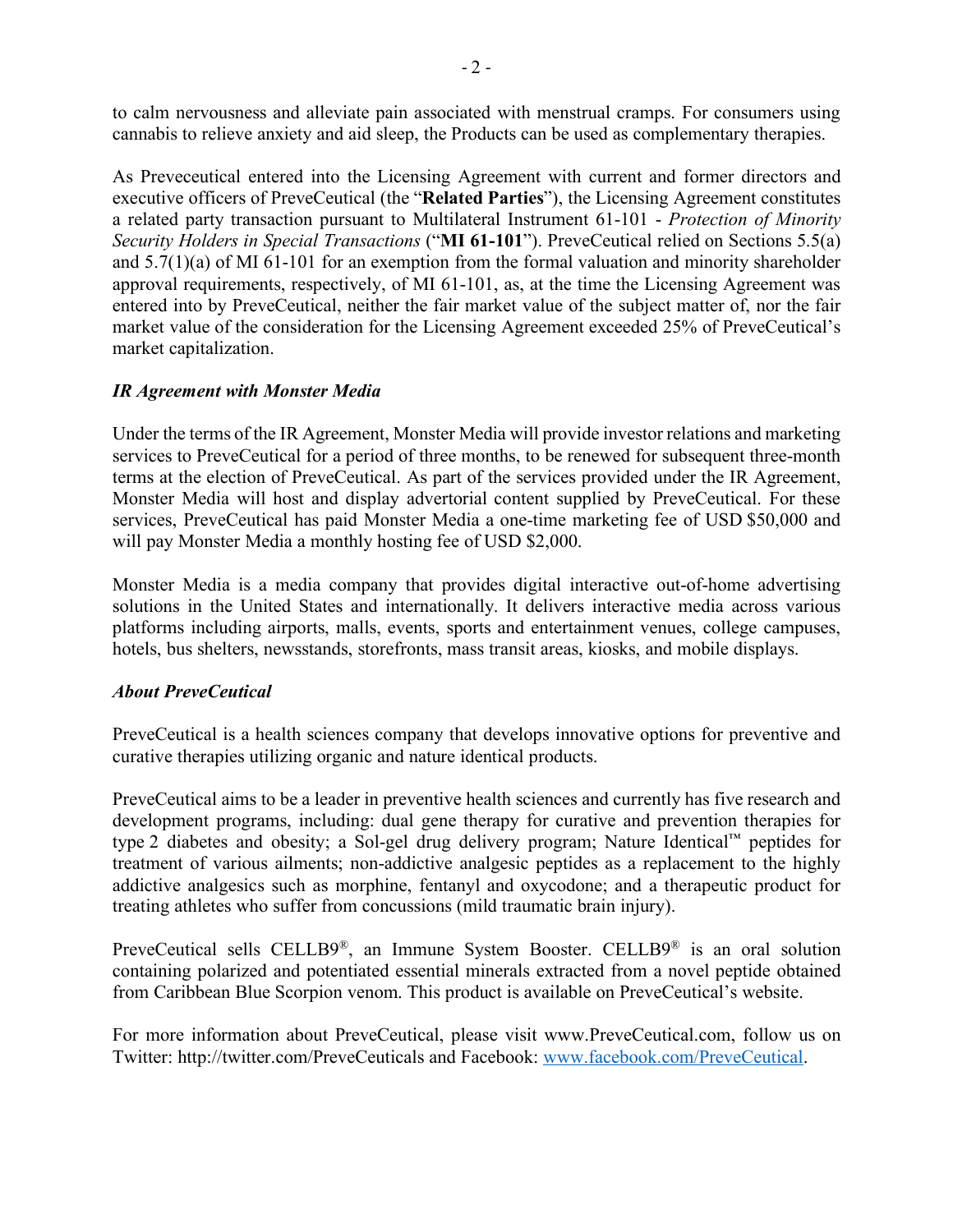#### *About Asterion*

Asterion is a Canadian cannabis company with operations in Australia, specializing in medical cannabis with a goal of becoming an industry leader in next generation cannabis products. Asterion is focused on the future of precision agriculture and aims to produce the highest quality genetically uniform cannabis strains, at an affordable price.

Asterion is led by a team of highly experienced executives with over 120 years of combined experience in medical cannabis, renewable energy, capital markets, and other highly relevant sectors across North America, Oceania, Europe, Africa and Asia.

### *On Behalf of the Boards of Directors*

PREVECEUTICAL MEDICAL INC. ASTERION CANNABIS INC. *"Shabira Rajan" "Stephen Van Deventer"* Chief Financial Officer and Controller Chief Executive Officer and Director

### *For further information, please contact:*

PREVECEUTICAL MEDICAL INC. Deanna Kress Director of Corporate Communications & Investor Relations +1-778-999-6063 deanna@PreveCeutical.com

ASTERION CANNABIS INC. Stephen Van Deventer Chief Executive Officer and Director  $+1-604-306-9669$ steve@Asterioncannabis.com

#### *Forward-Looking Statements:*

This news release contains forward-looking statements and forward-looking information (collectively, "forwardlooking statements") within the meaning of applicable Canadian and U.S. securities legislation, including the United States *Private Securities Litigation Reform Act of 1995*. All statements in this news release that are not purely historical are forward-looking statements and include statements regarding beliefs, plans, expectations and orientations regarding the future including, without limitation, the ability of PreveCeutical to develop and bring its products to market, the efficacy of PreveCeutical and Asterion's products, including the above-mentioned natural health products, the expected duration of the IR Agreement and any expected benefit to PreveCeutical thereunder, matters related to PreveCeutical's current and planned research and development programs, PreveCeutical and Asterion's anticipated business plans and its prospect of success in executing its proposed plans. Often, but not always, forward-looking statements can be identified by words such as "plans", "expects", "may", "intends", "anticipates", "believes", "proposes" or variations of such words including negative variations thereof and phrases that refer to certain actions, events or results that may, could, would, might or will occur or be taken or achieved. Forward looking statements are based on certain assumptions regarding PreveCeutical, including expected growth, results of operations, performance, industry trends and growth opportunities. Actual results could also differ from those projected in any forward-looking statements due to numerous factors including, risks and uncertainties relating to the inability of PreveCeutical, to, among other things, obtain any required governmental, regulatory or stock exchange approvals, permits, consents or authorizations required, including Canadian Securities Exchange acceptance of any planned future activities, manufacture and distribute the Products, execute its proposed business plans, complete its research programs as planned and obtain the financing required to carry out its planned future activities. Other factors such as general economic, market or business conditions or changes in laws, regulations and policies affecting the healthcare and